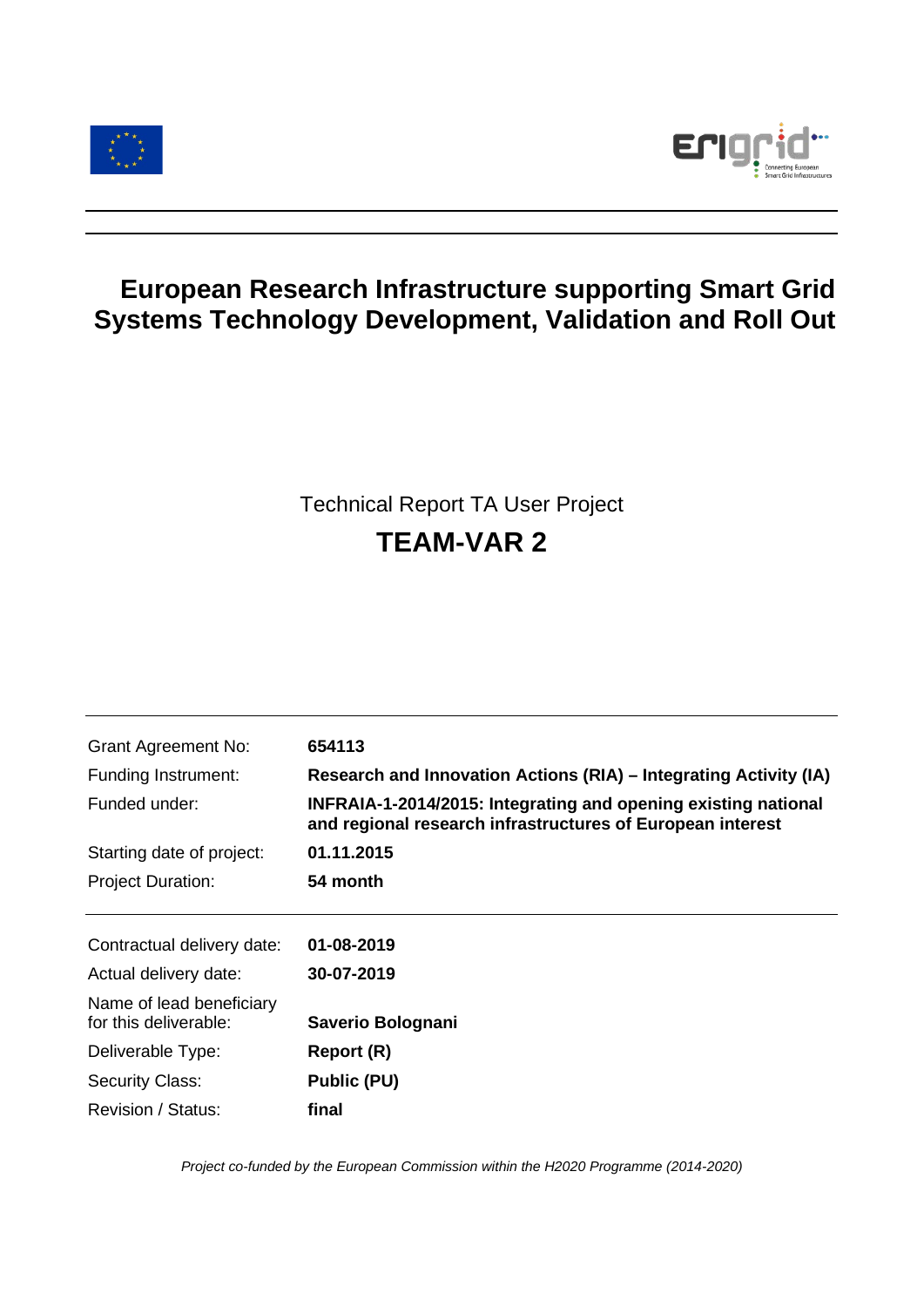#### **Document Information**

| Document Version:           | 2                                                            |
|-----------------------------|--------------------------------------------------------------|
| Revision / Status:          | final                                                        |
| <b>All Authors/Partners</b> | Saverio Bolognani / ETH Zurich<br>Lukas Ortmann / ETH Zurich |

## **Distribution List**

#### **Document History**

| <b>Revision</b> | <b>Content / Changes</b> | <b>Resp. Partner</b> | <b>Date</b> |
|-----------------|--------------------------|----------------------|-------------|
|                 | First report draft       | <b>ETH Zurich</b>    | 17.07       |
| 2               | Final report             | <b>ETH Zurich</b>    | 30.07.2019  |
|                 |                          |                      |             |

#### **Document Approval**

| <b>Final Approval</b> | <b>Name</b>  | <b>Resp. Partner</b> | <b>Date</b> |
|-----------------------|--------------|----------------------|-------------|
| WP Level              | Heussen, Kai | <b>DTU</b>           | 30.7.2019   |
|                       |              |                      |             |
|                       |              |                      |             |

#### **Disclaimer**

This document contains material, which is copyrighted by certain ERIGrid consortium parties and may not be reproduced or copied without permission. The information contained in this document is the proprietary confidential information of certain ERIGrid consortium parties and may not be disclosed except in accordance with the consortium agreement.

The commercial use of any information in this document may require a licence from the proprietor of that information.

Neither the ERIGrid consortium as a whole, nor any single party within the ERIGrid consortium warrant that the information contained in this document is capable of use, nor that the use of such information is free from risk. Neither the ERIGrid consortium as a whole, nor any single party within the ERIGrid consortium accepts any liability for loss or damage suffered by any person using the information.

This document does not represent the opinion of the European Community, and the European Community is not responsible for any use that might be made of its content.

#### **Copyright Notice**

© The ERIGrid Consortium, 2015 – 2020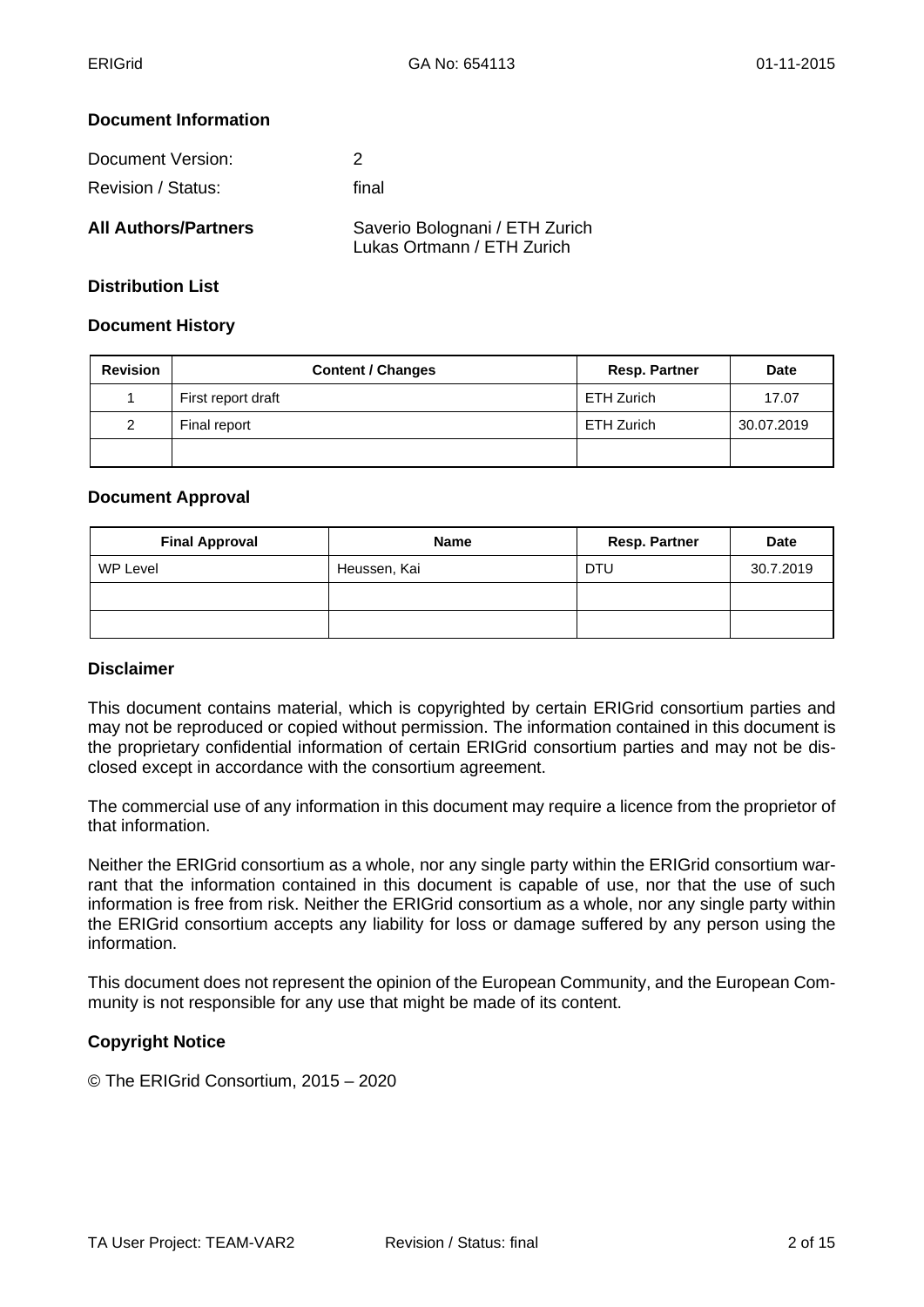#### **Table of contents**

| $\mathbf 1$              |  |
|--------------------------|--|
| 2                        |  |
| 2.1<br>2.2               |  |
| 3                        |  |
| 4                        |  |
| 4.1<br>4.2<br>4.3<br>4.4 |  |
| 5                        |  |
| 6                        |  |
| 7                        |  |
| 8                        |  |
| 9                        |  |
| 9.1<br>9.2               |  |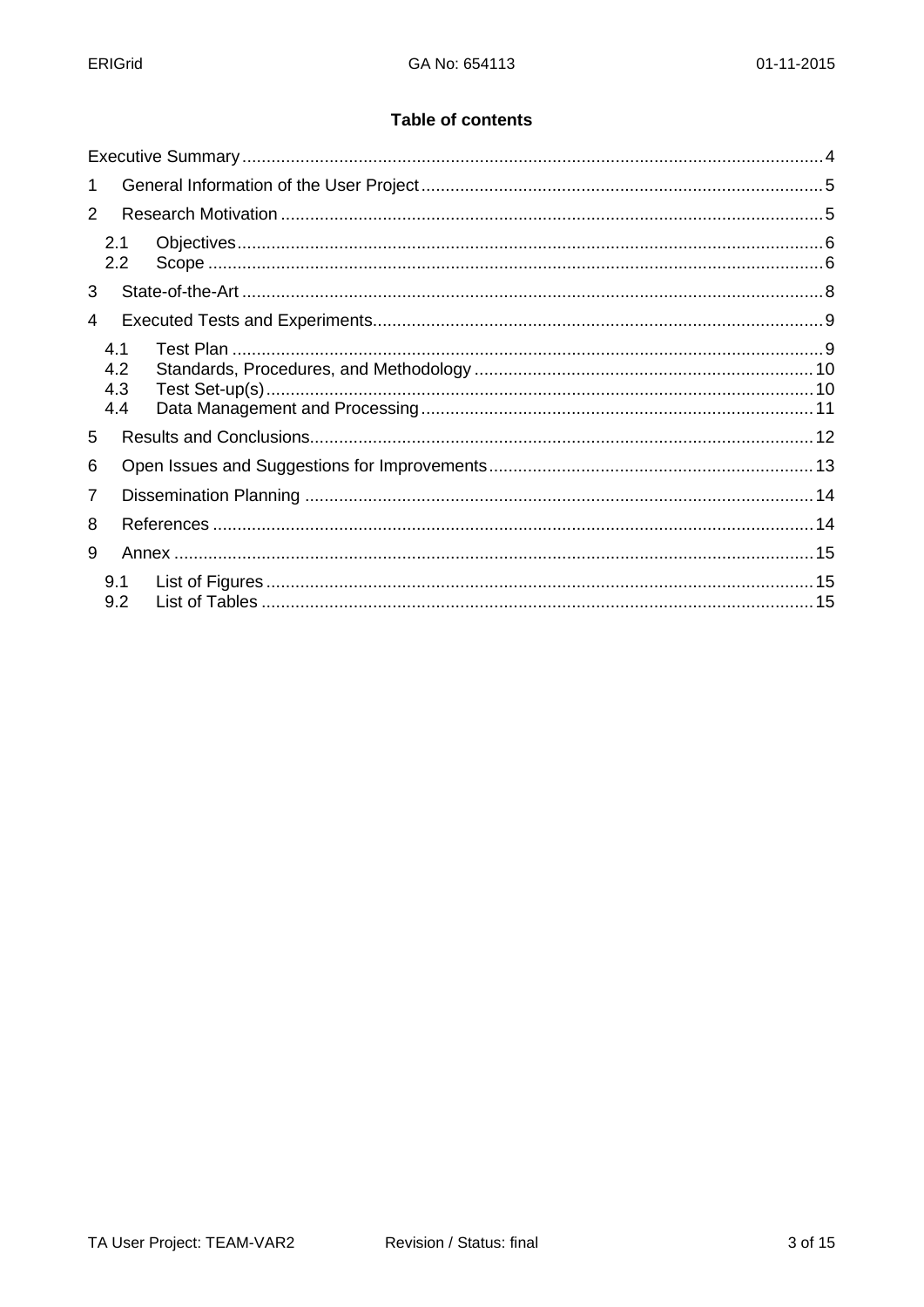## **Executive Summary**

Future power distribution networks will be characterized by distributed and intermittent microgeneration, charging facilities for a widespread electric mobility infrastructure, and increased overall demand subject to strict reliability specifications. Grid congestion is expected to occur increasingly often, and the operational constraints of the grid (e.g. over- and under- voltage limits) will become a bottleneck to the efficient implementation of this transition.

An extremely promising avenue consists in exploiting the electronic power converters available at every micro generator as a finely distributed network of reactive power compensators. If properly controlled, these devices have the potential of regulating the feeder voltage profile, increasing grid efficiency, and ultimately extending its hosting capacity without any structural reinforcement.

Purely local real-time control strategies for these devices have been proposed and are getting incorporated in grid codes and industrial practice, given their modularity and their simple deployment. Fully centralized solutions, where a central control unit has access to the entire system state and can dispatch optimal reactive power set-points to each device, are deemed as non-scalable and impractical, due to the large amount of measurements that they require.

The proponent of this project has recently shown that purely local strategies are provably suboptimal: they might fail to drive these devices to reactive power set-points that guarantee satisfaction of the voltage limits, even if such feasible set-points exist. Moreover, he showed that optimality can be recovered by just adding a minimal amount of peer-to-peer communication between these power converters, without any monitoring of the load demands or of the grid state.

The proposed research aimed at giving a proof-of-concept demonstration of this fundamental result in a real test feeder, i.e., a portion of distribution grid that hosts both micro generators and loads. Different (local / distributed / centralized) real-time reactive power compensation strategies have been tested in order to obtain an exhaustive characterization of the trade-off between communication complexity and performance.

Multiple conclusions can be drawn based on the collected data:

- even in a relatively simple and small distribution feeder, power generation from renewable sources (wind and solar) may need to be curtailed because of overvoltage contingencies;
- as predicted, purely local controllers can barely mitigate this problem; the reactive power capability of the generators that experience overvoltage are generally limited and insufficient to regulate the voltage;
- model-based approaches, based on the centralized solution of an ORPF problem, has limited applicability because of the model uncertainty and measurements errors;
- networked solutions exhibit the cooperative behaviour that was expected, therefore unleashing the full potential of a distributed network of reactive power compensators;
- local controllers can make the overvoltages worse leading to an even higher curtailment of renewable power infeed;
- the networked controller is very robust and needs nearly no model information, which enables a plug and play rollout to the power grid;
- a distributed implementation without a central unit was implemented and performed well;
- triggered by the physical experiments we numerically analyzed the scalability of the control approach. It scales well with the number of inverters on the grid;
- furthermore, we found out that one should perform as many communication steps in between actuations steps as possible;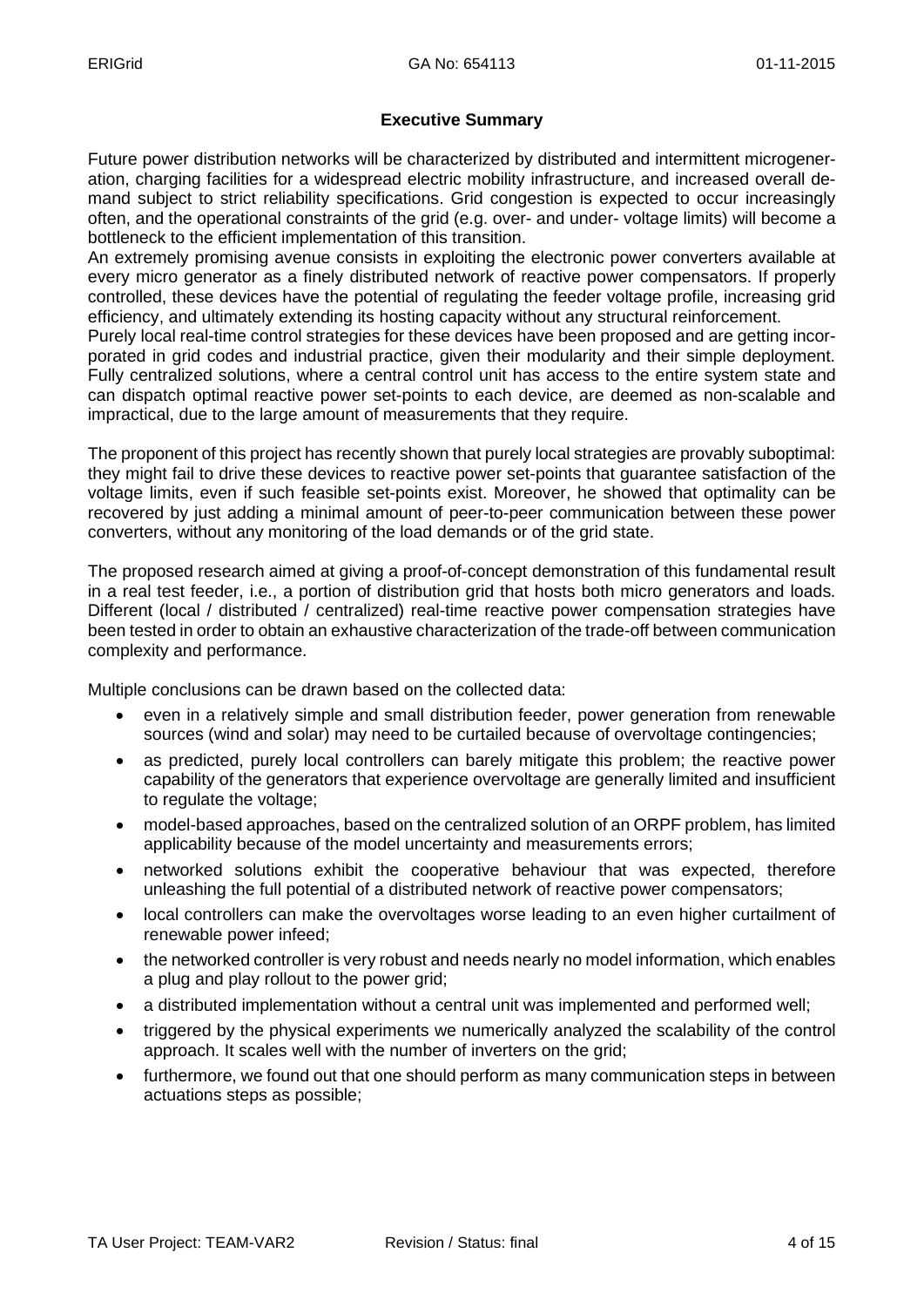## **1 General Information of the User Project**

#### **User Project**

| <b>TEAM-VAR 2</b><br>Networked feedback control of distributed energy resources for<br>real-time voltage regulation<br>04.018-2018<br>4                     |
|-------------------------------------------------------------------------------------------------------------------------------------------------------------|
| <b>Distributed control</b><br>Voltage regulation, distributed control, cyber-physical system,<br>networked systems, distributed energy resource integration |
| 06.05.2019 & 13.06.2019<br>17.05.2019 & 21.06.2019<br>10<br>24                                                                                              |
|                                                                                                                                                             |
| Department of Electrical Engineering<br><b>Technical University of Denmark (DTU)</b><br>PowerLabDK / SYSLAB<br>Denmark                                      |
|                                                                                                                                                             |
| Saverio Bolognani<br>Senior researcher<br><b>ETH Zurich</b><br>Switzerland                                                                                  |
| Lukas Ortmann<br>Ph.D. student<br><b>ETH Zurich</b><br>Switzerland                                                                                          |
|                                                                                                                                                             |

#### **2 Research Motivation**

Future power systems will be characterized by a large penetration of renewable energy sources, typically characterized by intermittent and partially unpredictable behaviour. As an aggregate, these sources have already happened to cover three quarters (and more) of the total power demand of a regional grid. One of the main challenges connected to this shift is that the vast majority of these sources are connected to the distribution grid, rather than the transmission grid where traditional generation takes place.

Meanwhile, technological advances and policy changes driven by environmental concerns are promoting the widespread adoption of plug-in electric vehicles in the near future. The charging stations of these vehicles will introduce an unprecedented power demand on the distribution grids, because of their peak power consumption and of their unique spatial-temporal patterns.

It is believed that current power distribution networks will need a structural reinforcement in order to host these new classes of consumers while ensuring that the complex physical constraints of the grid (voltage limits, power line capacity, voltage stability) are satisfied.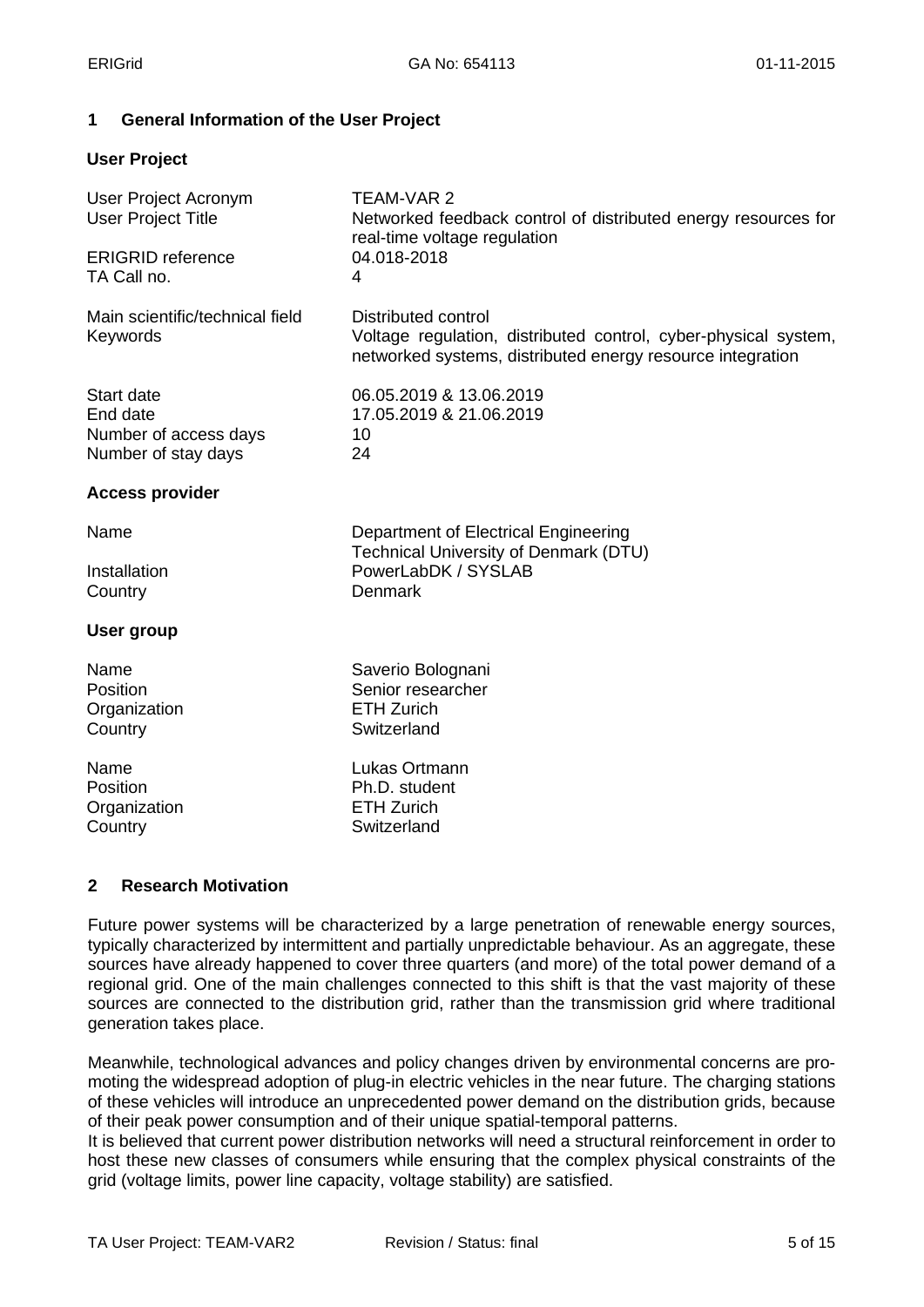This project challenges such ideas.

It contributes to the development of control strategies for the real-time actuation of the grid based on the measurements obtained from a distributed sensing infrastructure, exploiting the unused flexibility of the available power converters.

## **2.1 Objectives**

The project aims at validating a control approach that departs from both the traditional model-based optimization that is currently employed for the management of power systems, and from the simplistic, purely local, control strategies which have been recently proposed in the literature, and have even appeared in grid code drafts. It is a real-time feedback strategy, therefore robust against parametric uncertainty and unmodeled disturbances, and superior with the respect to dynamic control loop performance. Most importantly, it is a networked strategy, i.e., it enables coordination and cooperation between the different converters, in order to drive their operation to an optimal configuration in which all voltage constraints are satisfied.

The experiments proposed in this project have the potential of validating, in a proof-of-concept prototype, a two-fold fundamental claim:

1. Communication between converters is necessary for effective voltage regulation

2. Scalable distributed communication architectures are as good as centralized ones

These results have far-reaching implications, in terms of specifications for the design of smart distribution grid infrastructures. In line with ERIGRID goals, this project shows how it is possible (and necessary) to analyse and evaluate the complex interactions that emerge in these cyber-physical systems.

From a technological point of view, the results of this project will provide sound underpinnings to the engineering on the communication architecture of this new generation of distribution grids. As of today, many competing solutions are being considered, but a rigorous analysis of the implications of these choices for the overall performance, reliability, and efficiency, of these systems is often overlooked. This project shows how this analysis is possible, and how it should be performed.

Ultimately, the scientific and technological results of this project will contribute to the development of methodologies and tools for the virtual reinforcement of distribution grids, yielding larger hosting capacity via an efficient use of the available physical infrastructure, removing the bottlenecks for larger diffusion of electric mobility, higher penetration of distributed microgeneration from traditional and renewable sources, and superior grid reliability.

## **2.2 Scope**

The project's scope spans different domains: the local control of power converters, the sensing infrastructure, the algorithmic aspects of a network-wide control strategy, and the communication layer that allows exchange of information between individual units.

As the experiments aims at identifying the fundamental trade-off between control performance and communication complexity, it will mostly focus on the ICT (communication and control) domain. It is assumed that local DERs can accept reactive power set-points from the control algorithm under test, and that accurate voltage measurement are available both for feedback control and for monitoring/logging purposes.

The low-level control of different devices (batteries, PV panels, converters, etc.) that allows the device to inject the commanded reactive power reference is outside the scope of the project.

State estimation is outside the scope of the project, as complete observability of the grid state is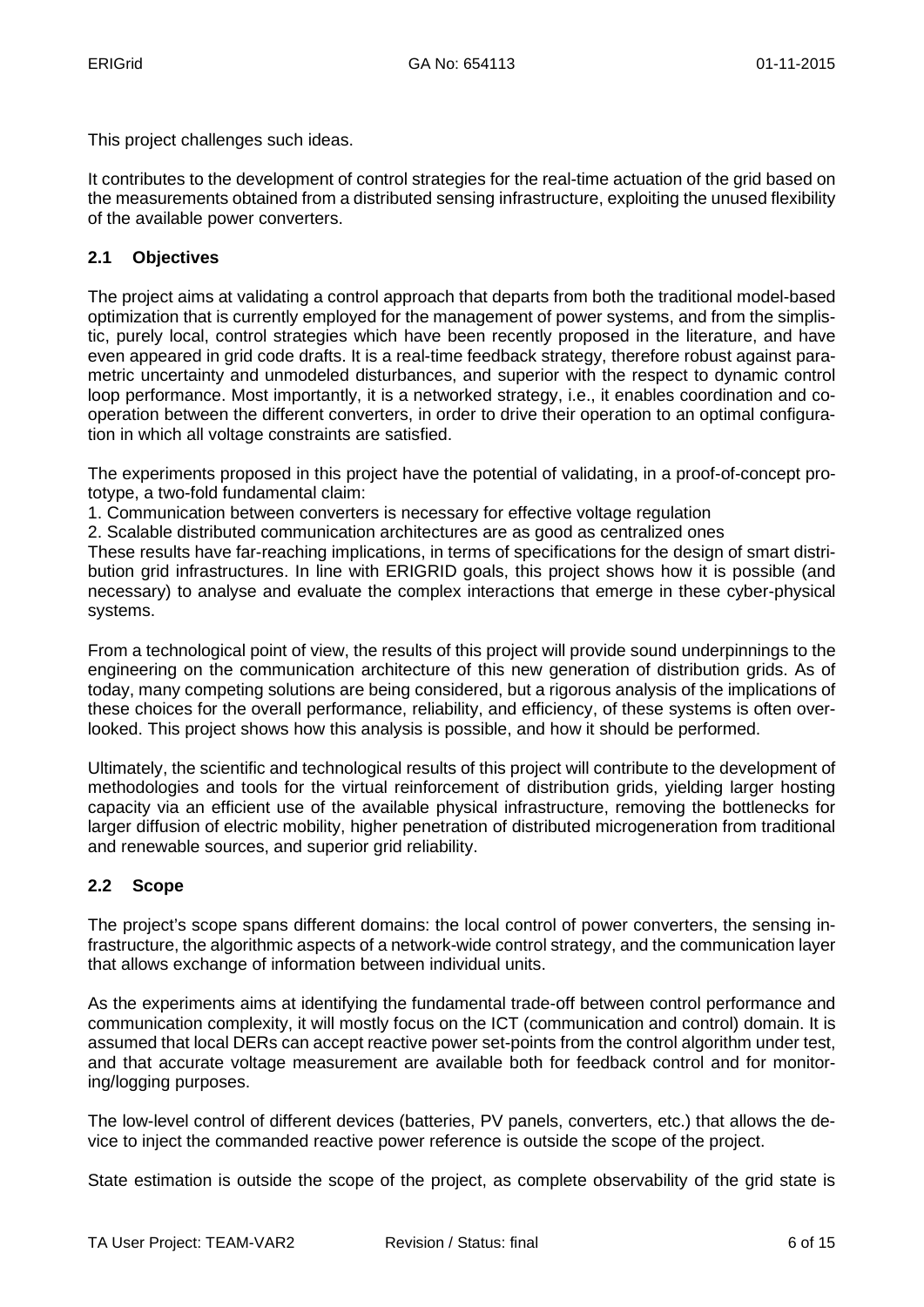guaranteed by the redundant sensor architecture.

The communication strategy (and in particular whether communication between DERS is allowed) is within the scope of the project, while the communication protocol and implementation are not.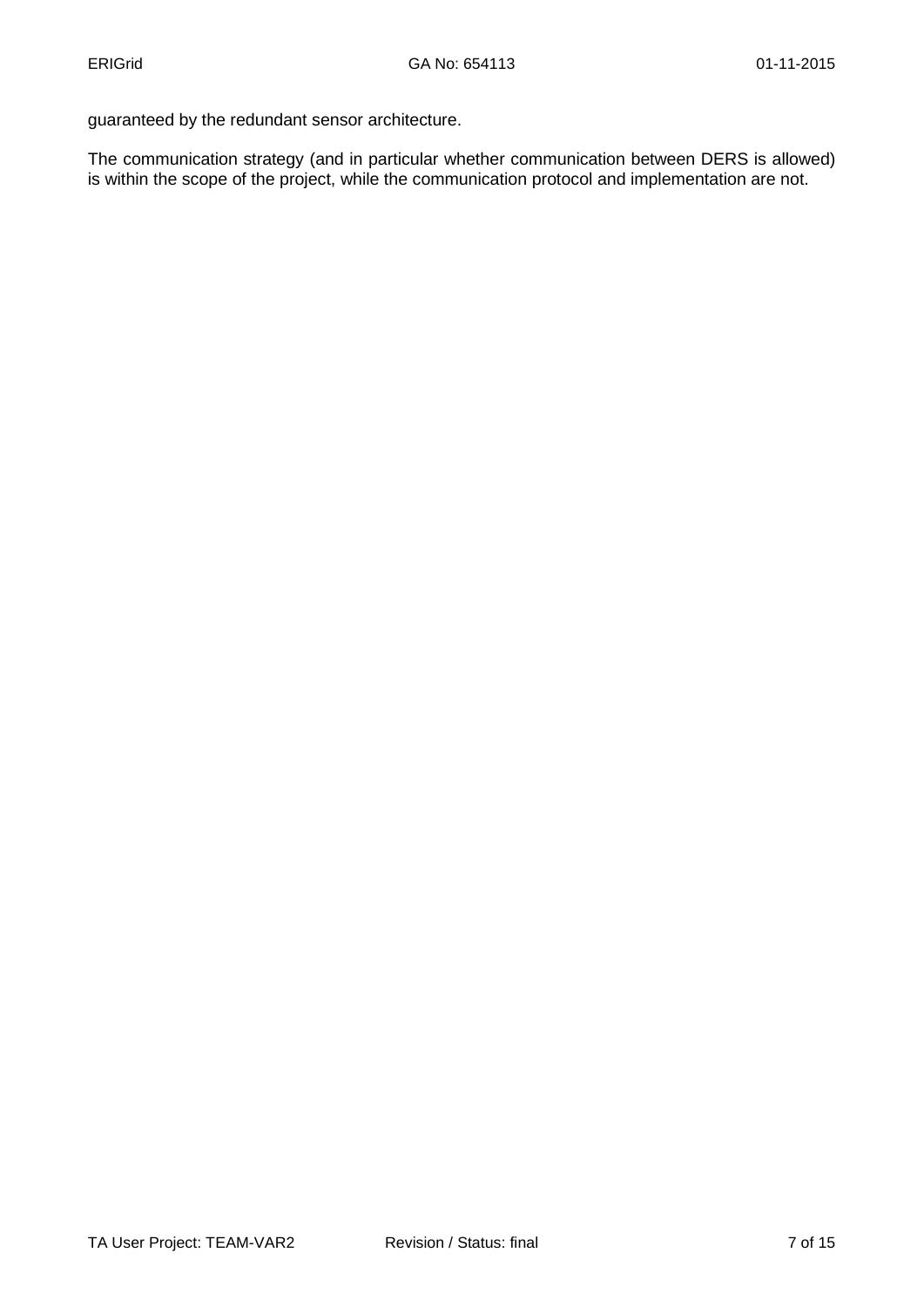## **3 State-of-the-Art**

Traditionally, the main task of the power distribution grid was to deliver power from the transmission grid to the consumers, in a mono-directional fashion. Proper operation of these grids has therefore been mostly a planning/design problem (*fit-and-forget*) for the distribution network operator, based on a worst-case analysis of the power demand. However, today's power distribution grid is witnessing unprecedented challenges [1][2][3] including a large penetration of distributed micro generators from renewable power sources and a larger diffusion of electric mobility.

Because of that, a fit-and-forget approach will not suffice any more. In particular, the voltage profile of low and medium voltage networks is affected by these bidirectional active power flows, and both overvoltage and under voltage conditions are expected to happen increasingly often.

An avenue that is currently being explored consists in providing micro generators with sensing and computation capabilities, and to exploit the flexibility of their power electronic interface to inject (or draw) reactive power from the grid. If properly controlled, these devices can act as **a finely distributed network of reactive power compensators**.

Because of the lack of full state monitoring of the distribution grid, most of the efforts towards reactive power control for voltage regulation have focused on **purely local feedback strategies**. According to these strategies, the reactive power injection of the power inverter is adjusted based on real time measurements that can be performed at the point of connection of the power inverter to the grid [4]. Different variations have been proposed. In most cases, the reactive power reference is computed as a static function of the measured voltage amplitude, often with a dead band and/or saturation [5]. Since the former strategies could lead to oscillatory behaviours, smoother incremental algorithms have been also proposed [6][7]. In some strategies, the static feedback is complemented by a feedforward term, function of the local active and reactive power demand [8]. In other works, the authors build a separable cost function and then perform a gradient projected descend, until they reach the equilibrium [9]. Finally, a local incremental controller has been proposed in [10]. Purely local reactive power control strategies have also been considered for inclusion in the latest revisions of some distribution grid codes [11][12].

At the complete opposite of the spectrum, in terms of communication complexity, we can find **centralized solutions** which directly descend from widely adopted (and well understood) optimal power flow (OPF) techniques used by transmission grid operators. In fact, if the entire state of the distribution grid is monitored in real-time and is promptly available to a central controller, it is possible to formulate a large-scale optimization problem to compute the best set-points for the reactive power injection of each micro generator. The literature on the application of OPF tools to distribution grids is quite vast, and a recent review is available in [13][14]. OPF-based solutions can be considered as benchmark strategies, as they return  $-$  by definition  $-$  the optimal working point of the grid, at the cost of complete communication and exact knowledge of the system state.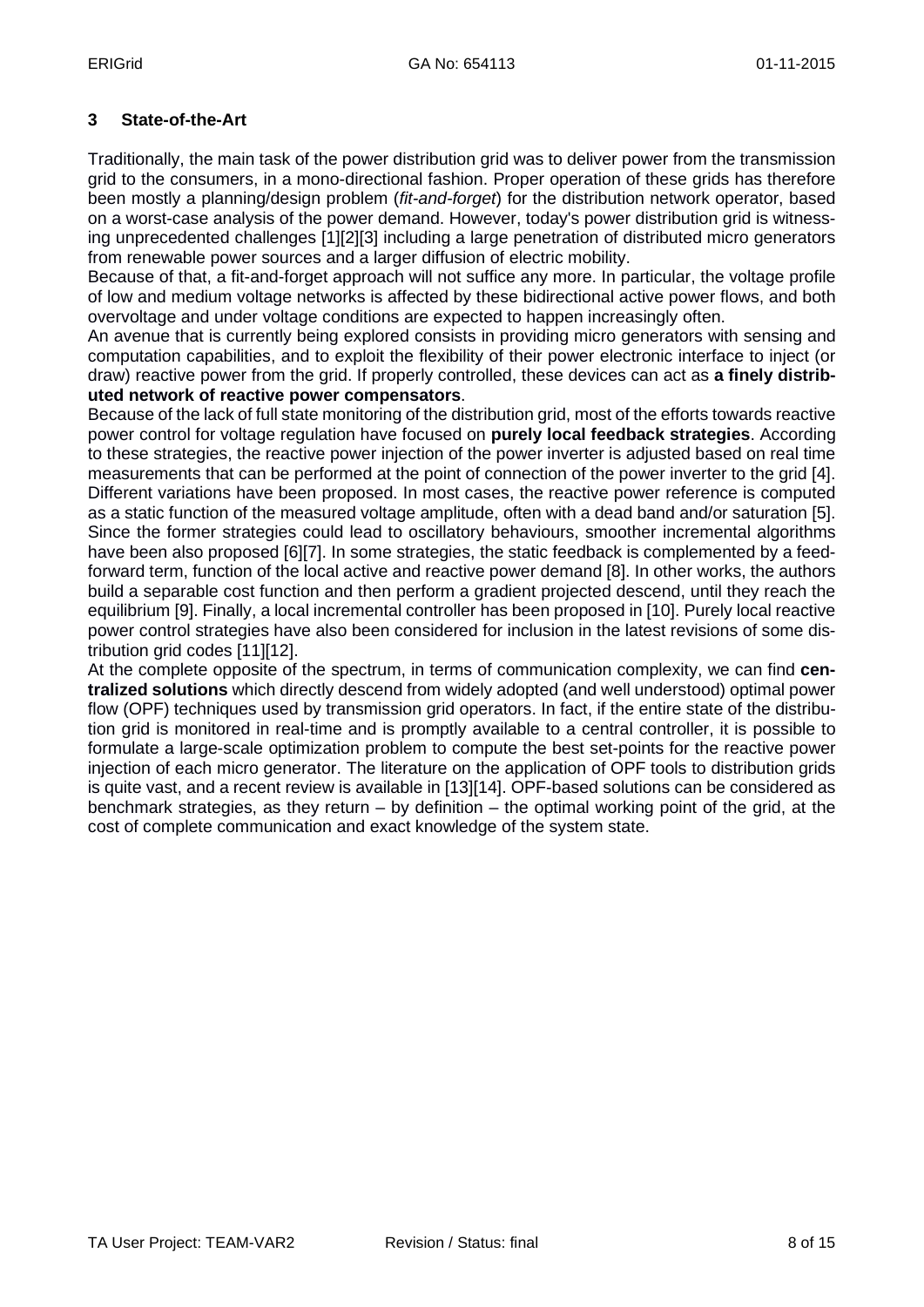In a very recent paper by the proponent of this project [15], it has been shown that purely local strategies are provably suboptimal. In other words, given a distribution grid, it is possible to construct practical cases in which the voltage regulation problem is feasible (i.e., there exists a solution to the OPF problem), but purely local controllers would fail to drive the grid to that solution. This result introduces a **fundamental trade-off** between communication complexity and control performance, and the aforementioned strategies lie in opposite corners, as depicted in the figure.

A crucial question is therefore the following: "**How does this communication-performance trade-off look like?**"

In particular, a rigorous understanding of what performance can be achieved with a minimal, but strategic, amount of communication, is still largely missing. Networked control strategies for voltage regulation have been proposed (see for example the references in



*munication complexity domain*

[16]), but they still have not found their position in this communication-performance plane. Given the technological implications of this assessment, answering this question is a timely and relevant goal in this field.

## **4 Executed Tests and Experiments**

## **4.1 Test Plan**

The experiments were executed as stated in the description of the project, in order to have a struc tured way to approach the problem in the available time frame. The whole investigation was orga nized into three sub-experiments.

#### **Experiment 1 – Benchmark scenario**

The goal of this experiment is to identify a benchmark, i.e., a grid topology so that, in the presence of typical generation and power demand patterns, under- and/or over- voltage phenomena are observed if reactive power is not controlled.

#### **Experiment 2 – Suboptimal local Volt/VAR control**

A set of local reactive power control algorithms was run in Experiment 2. The goal of this experiment is to validate the fact that purely local reactive power control policies (i.e. based on local voltage and reactive power measurements, without communication) cannot regulate the feeder voltage profile to the desired level, even if the problem is feasible (that is, there exist reactive power set-points for the power converters that achieve so).

#### **Experiment 3 – Networked Volt/VAR control**

The goal of this experiment is to show how a networked feedback control law, in which the reactive power injection of each converter is controlled based on both local voltage measurements and information coming from other converters, can perform practically as good as the benchmark ORPF solution.

#### **Experiment 4 – Distributed networked Volt/VAR control**

The goal of this experiment is to implement a distributed networked controller that controls the voltage without a central unit. It is supposed to show that communication between neighboring converters is sufficient to enable an optimal reactive power dispatch.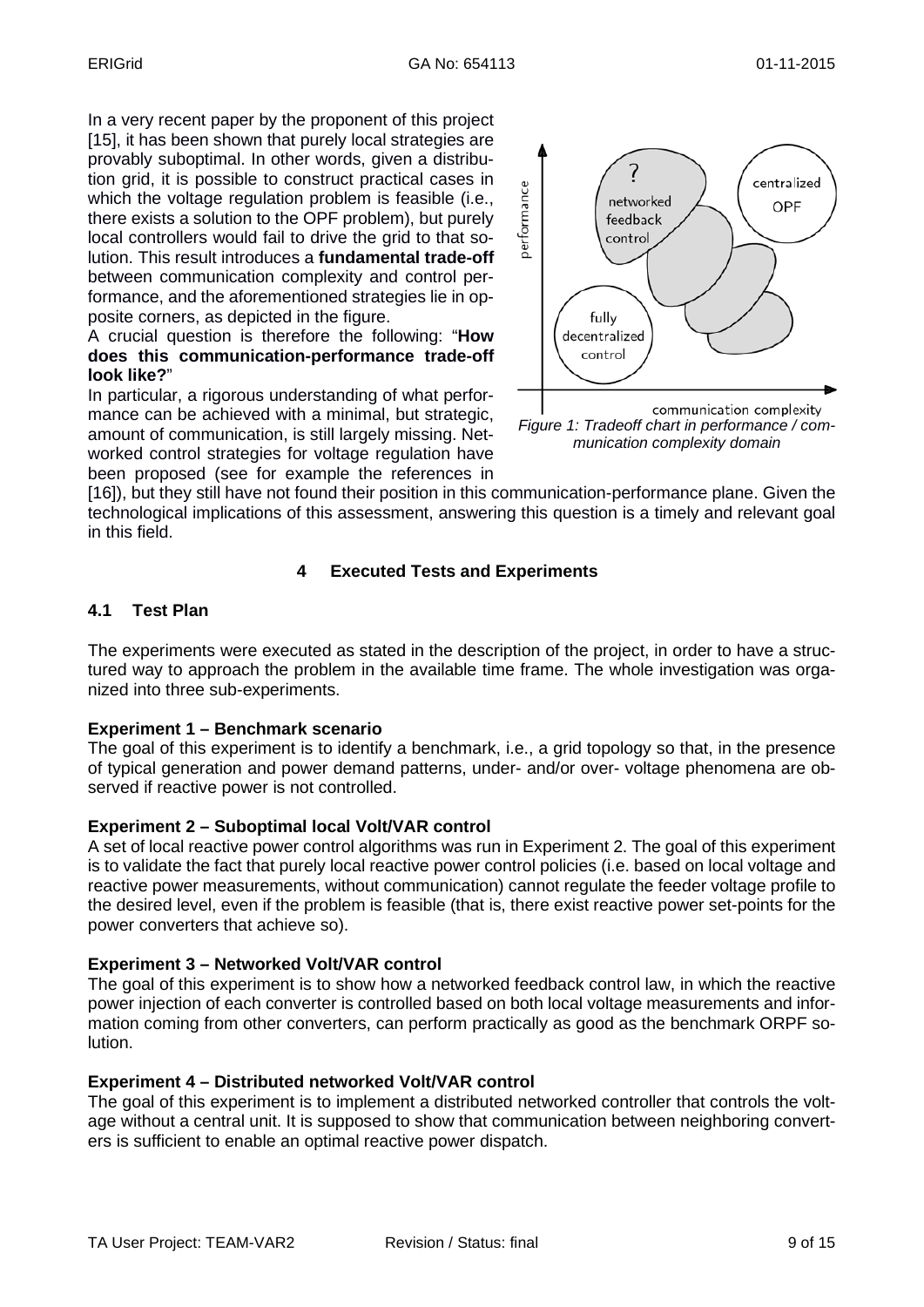*Table 1: Planned and actual experiment schedule.*

|                           | Week 1 | Week 2 | Week 3 | Week 4 |
|---------------------------|--------|--------|--------|--------|
| <b>Planned Experiment</b> |        | 2/3    |        | Δ      |
| <b>Actual Experiment</b>  |        | 2/3    |        | 3/4    |

#### **4.2 Standards, Procedures, and Methodology**

Multiple tasks preceded the actual experiments. These tasks consisted of

- designing a candidate test grid topology
- implementing the desired test grid topology in the test system
- completing the software interface between the centralized MATLAB controller and the lowlevel java code which controls the components directly
- validating a grid model that was developed during TEAMVAR 1

During the four experiments, the relevant configuration (no control, local control, networked control, distributed control) was implemented and executed for repeated time windows of 10 to 22 minutes. Time series of all the relevant grid quantities (voltage, active and reactive power) at all the components' connection to the grid and at every bus bar were collected in a centralized location. For experiments 2 and 3 the controllers were implemented in a centralized Matlab instance, where set points for all the reactive power compensators were computed in 10 second intervals. For experiment 4 the controller was implemented in Python and was running on the computer connected to the power converters. The communication between the computer was implemented through zeromq.

In order to induce the mentioned voltage violation, the active power injection at the end of the feeder was set to a constant value. The overvoltage band was defined to be 5% over the nominal voltage. This allowed the possibility of overvoltages which did not trigger safety measures of the connected devices which act at 10% overvoltage.

## **4.3 Test Set-up(s)**

The following is a brief overview of the grid components and the grid topology.

| <b>Component</b>              | <b>Controllable</b>        | $P_{max}[kW]$      | lim<br> kVAr |
|-------------------------------|----------------------------|--------------------|--------------|
| <b>PV1</b>                    | <b>Yes</b>                 | 10                 | ± 6          |
| <b>PV 2</b>                   | Yes                        | 10                 | ± 6          |
| <b>Vanadium redox battery</b> | <b>Yes</b>                 | 15                 | ± 10         |
| <b>Static load</b>            | Yes<br>(but kept constant) | 48<br>(used at 12) | 0            |

*Table 2: Overview of the used components.*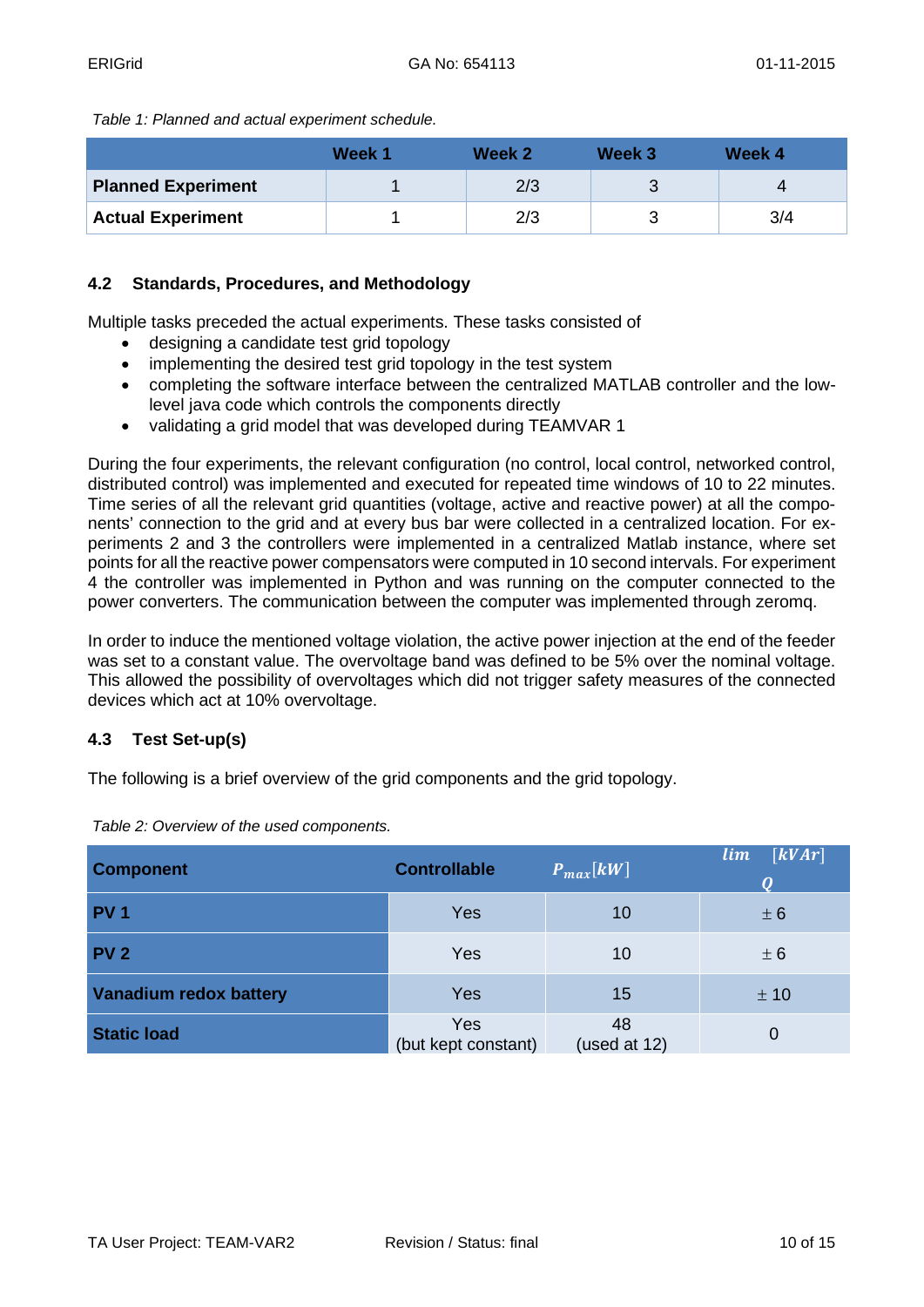Using the components in Table 1 a simple linear feeder was created by using the remote tool for breaker operation. The base case in order to show the benefits of the proposed controller, consists of at least two nodes with devices that can control reactive power. In order to show the benefits of a controller with communication, only the devices at the end of the feeder should register a voltage violation and react to it whereas the voltage at the device close to the grid connection is within the bounds.



*Figure 4: The grid topology adopted as a benchmark for the experiment.*

The grid topology used during the experiments is depicted above in simplified manner. At node 3 a large amount of active power is generated. The static load is taking this power up and is drawing power from the grid connection at the point of common coupling (PCC). The PV panels at node 1 and node 2 are passive, meaning that they do not inject any active power. Since node 2 and 3 are separated by a rather long line/weak connection and the connection between 1 & 2 is short/strong, nodes 1 & 2 will be at a similar voltage, while the voltage at node 3 will be significantly higher. This deliberately simple grid topology allows to maintain a complete understanding of the fundamental reasons that prevent local controller from being effective. To ensure consistency in the results, this grid topology and the described voltage behaviour in the grid were used to test all of the control algorithms.

MATLAB was used as a central controlling unit. All the measurements were brought in, control outputs computed and then sent to the grid devices via java interface. The whole java platform was already in place and used in many different experiments before this one, whereas the MATLAB controllers were implemented specifically for the ongoing investigation. For the purely local controllers, the controllers were run independently for every device in the grid not knowing the status of any other component. For the centralized controller the voltages at all generators were communicated to the centralized controller which then calculated the new reactive power set points for the generators which were then communicated back to the generators.



*Figure 7: Schematic illustration of the controller architecture*

#### **4.4 Data Management and Processing**

An architecture for data collection and archiving was already in place and allowed logging of all the measurements from all components and bus bars in 1 second intervals. These measurements range from the typical grid state measurements like voltage and current to individual component measurements like wind speed for the wind turbine or SOC for the battery.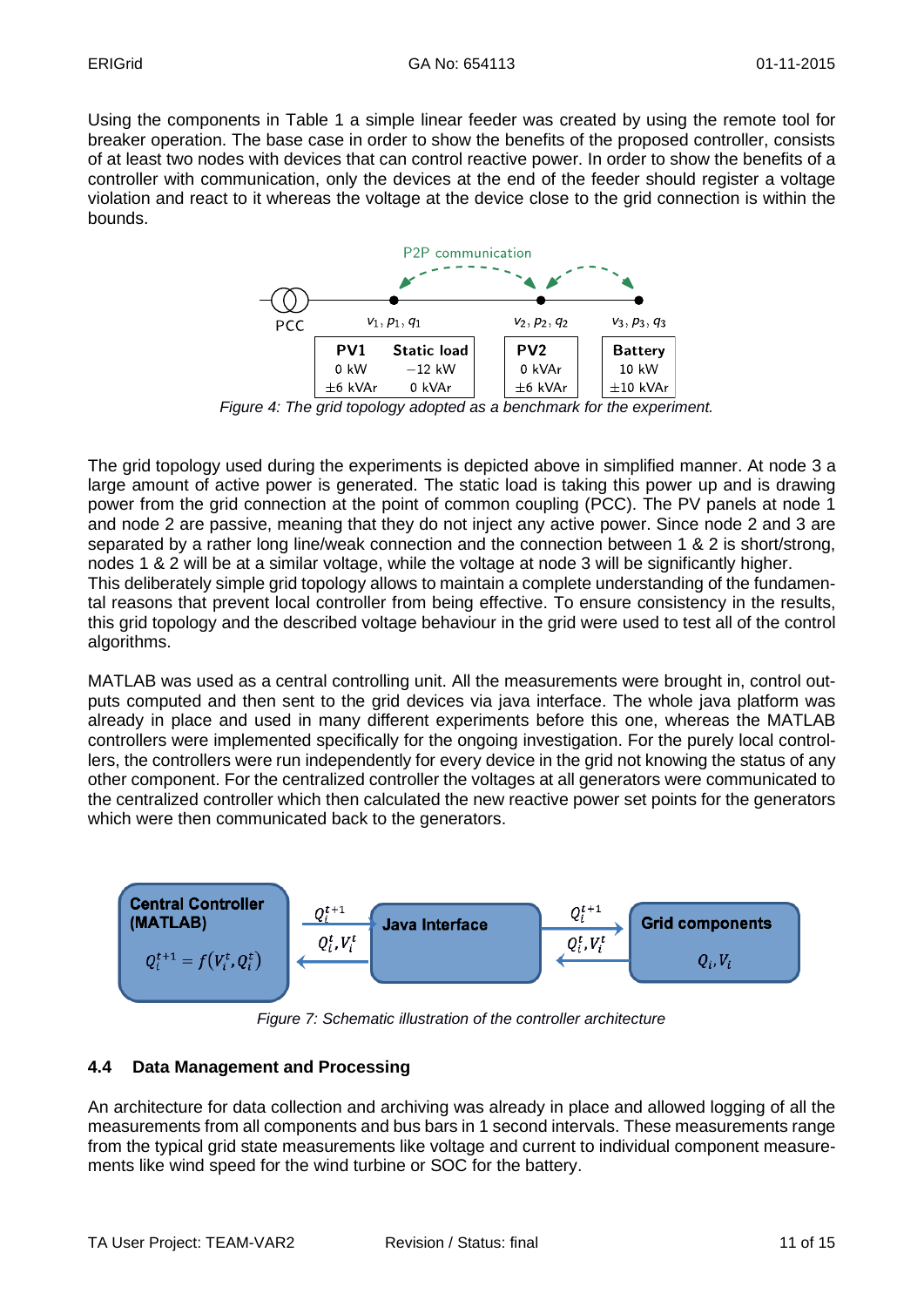These measurements were saved in an HDD file, facilitating post-experiment visualisation of the grid states and of the control sequences, and also enabling verification of the results against the grid simulator.

#### **5 Results and Conclusions**

The following experiment-specific results can be reported at this time, before an accurate analysis of the recorded experiments is completed.

#### **Experiment 1**

• A suitable scenario (i.e. grid topology, power generation set points, loading) capable of inducing overvoltage contingencies (and therefore, indirectly, curtailment of renewable generation) was identified. A deliberately simple grid configuration was selected in order highlight the complete generality of this phenomenon, and to provide a benchmark for the rest of the experiments. This benchmark is also valuable *per se*, as an example of distribution grid *congestion*.

## **Experiment 2**

• Local controllers were generally simple to tune, but most of the time ineffective. As predicted in the preparation of the experiments, the reactive power capability of individual devices is often insufficient to regulate its voltage, and therefore the control action will often saturate at the maximum allowed set point, see Fig. 4. Proportional-integral strategies didn't exhibit any relevant difference in performance.



*Figure 4: Performance of local droop control as supposed in the new grid standard.*

## **Experiment 3**

- The networked algorithm proposed in [15] was implemented and tested. The computational complexity was minimal, and compatible with the available communication infrastructure and time sampling.
- The networked solution exhibit the cooperative behaviour that was expected, therefore unleashing the full potential of a distributed network of reactive power compensators; DERs which were not experiencing overvoltage were commanded to inject power based on the information shared by other devices which could observe a voltage contingency (but were not able to counteract it). See Fig. 5.
- The controller tuning was easy and intuitively.
- The networked controller was very robust to noise and model uncertainty. Furthermore, the controller still performs well with only minimal model knowledge. More accurately, only the sensitivities of the voltages with respect to a change in the reactive power infeed needs to be known. This enables a plug and play rollout to the grid.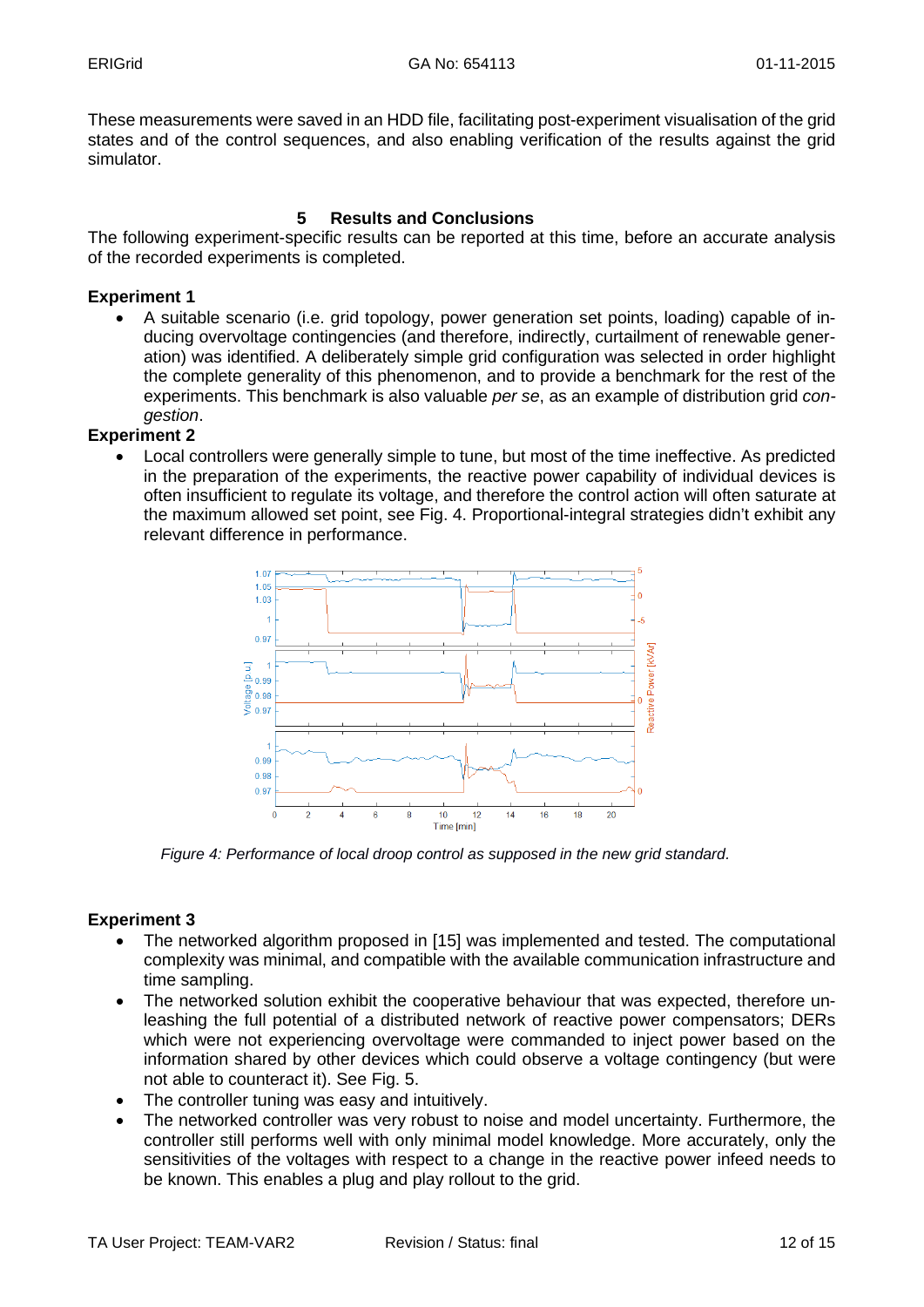

*Figure 5: Performance of centralized networked controller*

#### **Experiment 4**

- The distributed implementation of the controller proposed in [15] performed equally to its centralized implementation of experiment 3, see Fig. 6.
- The amount of communication to solve the optimization problem from which the control decision arises was compatible with the available communication infrastructure.
- The experiment showed, that neighbour to neighbour communication is sufficient to recover optimality of the reactive power dispatch.
- triggered by the physical experiments we numerically analyzed the scalability of the control approach. It scales well with the number of inverters on the grid;
- furthermore, we found out that one should perform as many communication steps in between actuations steps as possible;



*Figure 6: Performance of the distributed network controller.*

#### **6 Open Issues and Suggestions for Improvements**

For the distributed networked controller the devices need to know who their neighbours are. It is an ongoing research area to determine the location of a device on a feeder given minimal information.

In the case of a persistent overvoltage the networked controller experiences a windup of the dual variables. This is a well-known behaviour of integral controllers. An anti-windup can easily be implemented for the centralized implementation. For the distributed controller implementation such an anti-windup scheme has to be found.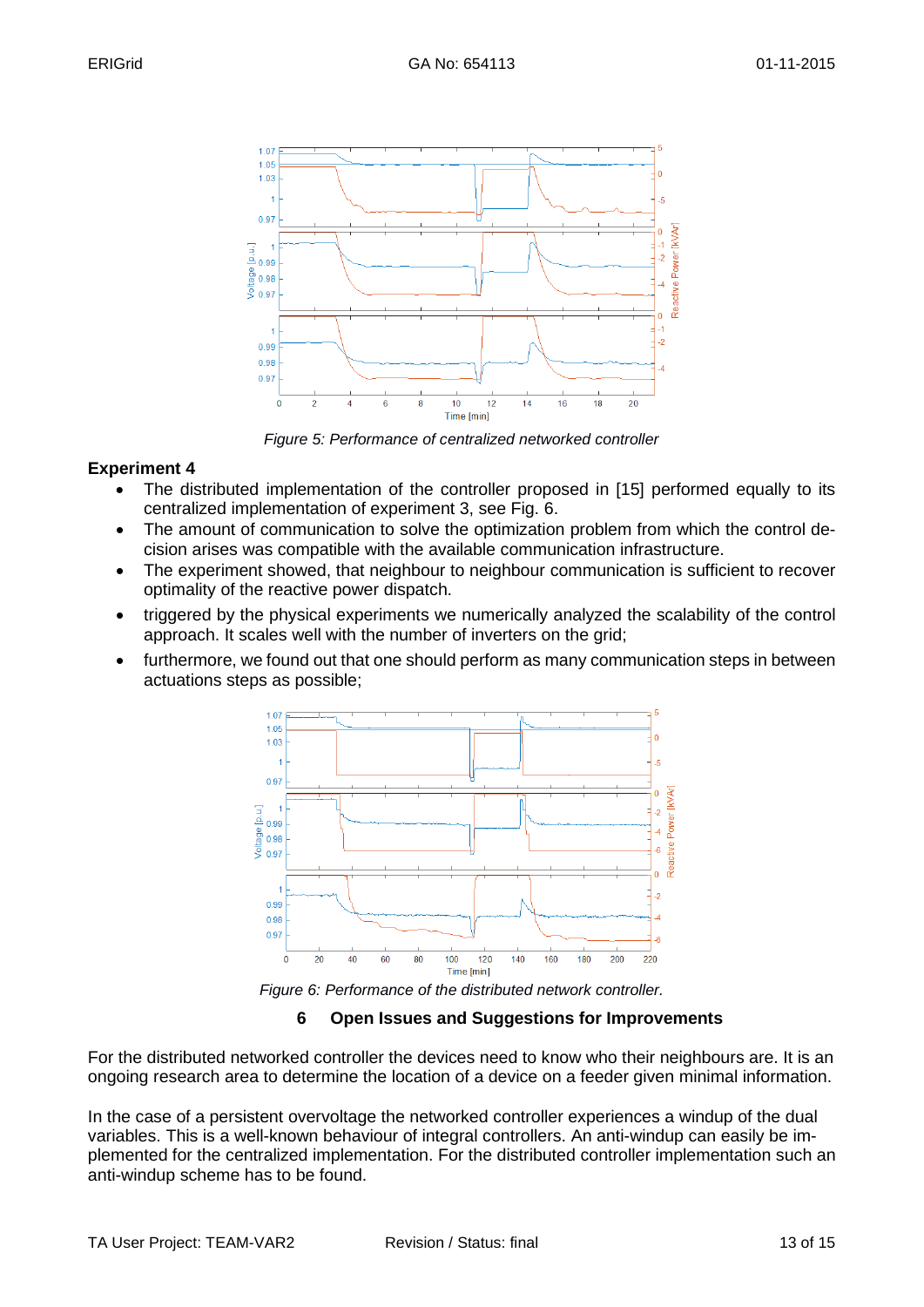## **7 Dissemination Planning**

Using the results obtained with the data that we gathered during the research stay we submitted two papers to the Power Systems Computation Conference [17], [18].

#### **8 References**

- [1] Clement-Nyns, Haesen, and Driesen, "The impact of charging plug-in hybrid electric vehicles on a residential distribution grid," IEEE Trans. on Power Systems, vol. 25, no. 1, 2010.
- [2] Lopes, Soares, and Almeida, "Integration of electric vehicles in the electric power system," Proc. of the IEEE, vol. 99, no. 1, 2011.
- [3] Tonkoski, Lopes, and El-Fouly, "Coordinated active power curtailment of grid connected PV inverters for overvoltage prevention," IEEE Trans. on Sustainable Energy, vol. 2, no. 2, 2010.
- [4] K. Turitsyn, P. Sulc, S. Backhaus, and M. Chertkov, "Options for control of reactive power by distributed photovoltaic generators," Proc. IEEE, vol. 99, no. 6, Jun. 2011.
- [5] P. Jahangiri and D. C. Aliprantis, "Distributed Volt/VAr control by PV inverters," IEEE Trans. on Power Systems, vol. 28, no. 3, Aug. 2013.
- [6] G. Cavraro and R. Carli, "Algorithms for voltage control in distribution networks," in SmartGrid-Comm, 2015.
- [7] M. Farivar, X. Zhou, and L. Chen, "Local voltage control in distribution systems: An incremental control algorithm," in SmartGridComm, 2015.
- [8] H.-G. Yeh, D. F. Gayme, and S. H. Low, "Adaptive VAR control for distribution circuits with photovoltaic generators," IEEE Trans. On Power Systems, vol. 27, no. 3, Aug. 2012.
- [9] V. Kekatos, L. Zhang, G. B. Giannakis, and R. Baldick, "Fast localized voltage regulation in single-phase distribution grids," in SmartGridComm, 2015.
- [10] N. Li, G. Qu, and M. Dahleh, "Real-time decentralized voltage control in distribution networks," in Proc. Allerton Conference, 2014.
- [11] ENTSO-E Standard Draft, "Draft network code for requirements for grid connection applicable to all generators," Tech. Rep., 2012.
- [12] IEEE P1547.8/D8, "IEEE draft recommended practice for establishing methods and procedures that provide supplemental support for implementation strategies for expanded use of IEEE standard 1547," Tech. Rep., 2014.
- [13] E. Dall'Anese, H. Zhu, and G.B. Giannakis, "Distributed Optimal Power Flow for Smart Microgrids," IEEE Trans. on Smart Grid, vol. 4, no. 3, Sept. 2014.
- [14] S. Bruno, S. Lamonaca, G. Rotondo, U. Stecchi, and M. La Scala, "Unbalanced Three-Phase Optimal Power Flow for Smart Grids," IEEE Trans. on Industrial Electronics, vol. 58, no. 10, Oct. 2011.
- [15] G. Cavraro, S. Bolognani, R. Carli, S. Zampieri, "The value of communication in the voltage regulation problem," in Proc. IEEE Conference on Decision and Control, 2016.
- [16] S. Bolognani, R. Carli, G. Cavraro, S. Zampieri, "Distributed reactive power feedback control for voltage regulation and loss minimization," IEEE Trans. on Automatic Control, vol. 60, no. 4, 2015.
- [16] L. Ortmann, A. Hauswirth, I. Caduff, F. Dörfler, S. Bolognani, "Experimental Validation of Feedback Optimization in Power Distribution Grids", Power Systems Computation Conference 2020, https://arxiv.org/abs/1910.03384.
- [17] L. Ortmann, A. Prostejovsky, K. Heussen, S. Bolognani, "Fully distributed peer-to-peer optimal voltage control with minimal model requirements", Power Systems Computation Conference 2020, https://arxiv.org/abs/1910.03392